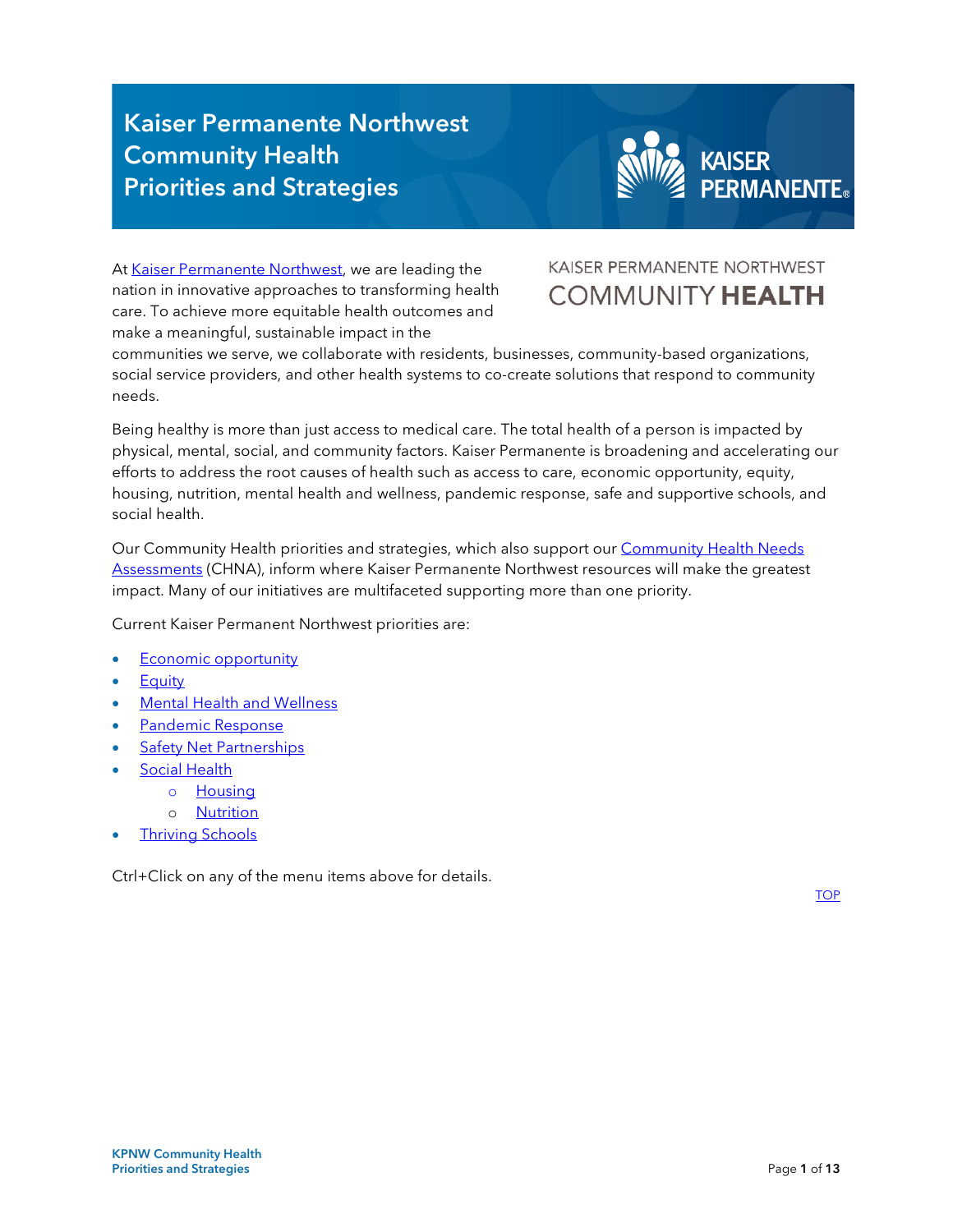# <span id="page-1-0"></span>Economic Opportunity

 individuals and communities. Poorer health conditions and higher mortality rates disproportionately affect Black, Indigenous, Latinx, Asian and other communities of color, which has become amplified as a result of the health and economic crisis from the pandemic. Health and well-being are intrinsically linked to the economic stability and financial growth of

At Kaiser Permanente Northwest, we are utilizing strategies to increase income, improve financial security, and reduce economic inequities through our business operations and community partnerships. We strive to transform individuals, communities, and the way we do business to intentionally and effectively support inclusive, local economic opportunity as a core underlying driver of health.

We are working to do this through:

- Addressing racial equity and systemic and structural disadvantages, including practices, polices, and biases
- Business growth and operations that prioritize supplier diversity, impact hiring, inclusive investments, sustainable construction/facility partnerships, and purchasing goods and services from local businesses owned by Black, Indigenous, Latinx, Asian, and other people of color
- Workforce development and employment, college and career readiness, and helping people connect to quality jobs in health care and other growth industries
- Increasing individual financial strength and asset building by supporting access to financial literacy and savings programs, overcoming debt, and building wealth
- thrive and grow, including capacity building, technical assistance, training, and job creation • Fostering community partnerships that support local and diverse, small and medium businesses to
	- o Partners in this work include [Inner City Capital Connections](https://icic.org/urban-business-initiatives/inner-city-capital-connections/portland-or/) (ICCC), [Local Initiatives](https://www.lisc.org/)  [Support Corporation](https://www.lisc.org/) (LISC), and other national partners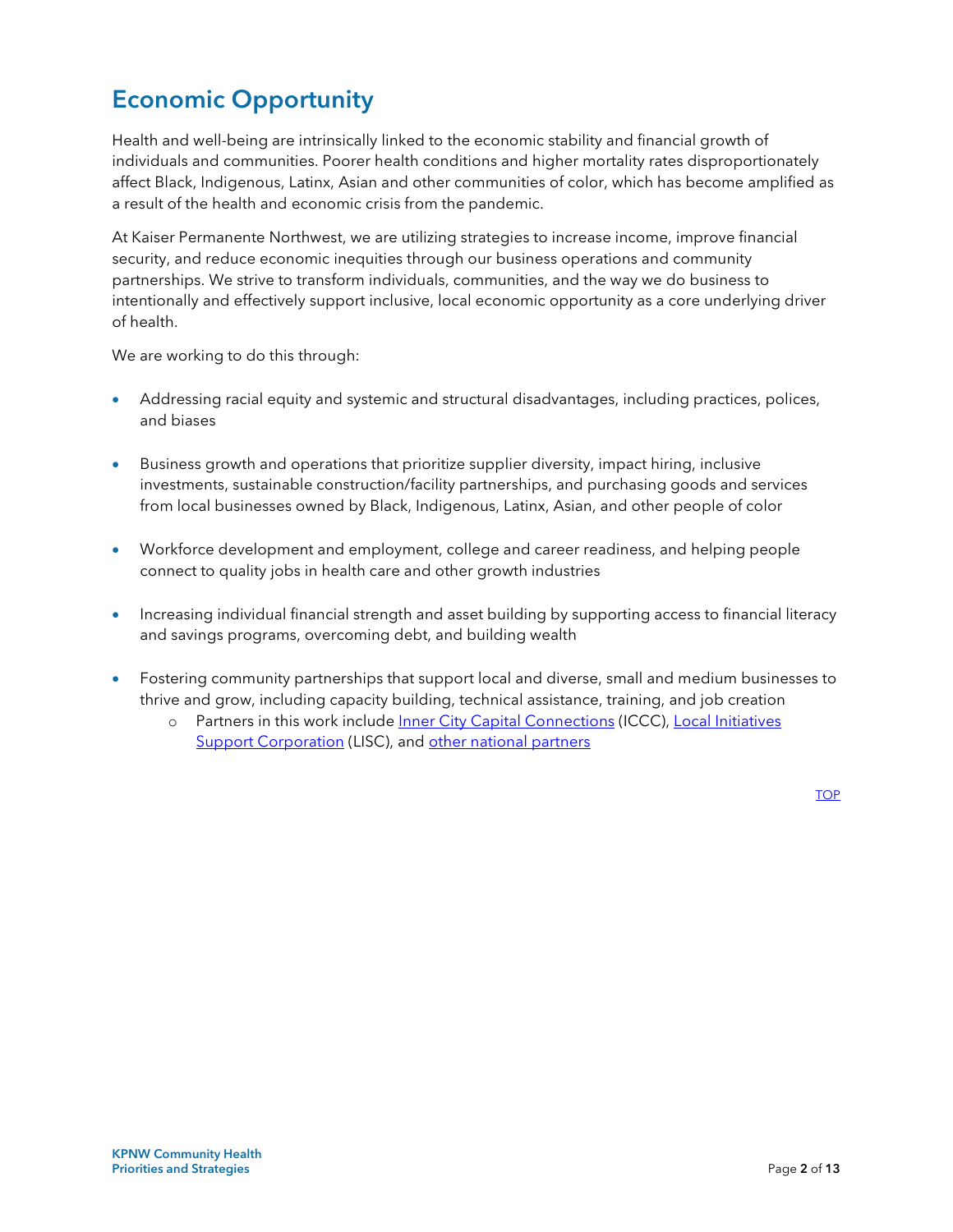# <span id="page-2-0"></span>**Equity**

 For 75 years, Kaiser Permanente's unwavering mission and foundational values have embraced diversity and equality for all. Ongoing racist events have called for the reinforcement of Kaiser Permanente's commitment to equity that fosters equitable economic opportunity, health equity, safe places to work, and advances efforts to end structural racism and break cycles of trauma.

equity, healing, and good health for communities and individuals of color.<br>To support these efforts our approach includes: Within Kaiser Permanente Northwest, we are evolving foundational systems to achieve workforce equity, [eliminate health disparities](https://about.kaiserpermanente.org/community-health/news/pandemic-highlights-urgent-need-for-equity-in-health-care) for our members, and leverage our voice, resources, and influence to create equity and inclusion for all marginalized groups. Throughout the region, we aim to create a healthy, resilient society with policies and practices that are anti-racist and equipped to foster racial

- Improving [health equity](https://about.kaiserpermanente.org/our-story/news/announcements/kaiser-permanente-takes-new-actions-to-fight-racism-and-promote-) in care experience and health outcomes by eliminating racism and other forms of bias or oppression in health care
- Fostering equitable economic opportunity for Black-owned businesses and other businesses owned by marginalized groups
- [Ending systemic racism](https://about.kaiserpermanente.org/community-health/news/committing-8-million-for-racial-equity) by dismantling discriminatory institutional practices, structures, and public policies that create barriers for communities of color
- Investing in [local community-based organization t](https://about.kaiserpermanente.org/community-health/news/fighting-racism-through-economic-opportunity)o strengthen leadership and actions supporting advocacy for progressive change
- [Workplace equity policies](https://www.kaiserpermanentejobs.org/diversity-and-inclusion/) that create an inclusive, psychologically safe workplace, where everyone has an equal opportunity to reach their full potential
- <span id="page-2-1"></span> knowledge of the health impacts of racism to create systems of care and support that treat and prevent racial trauma, stress, grief, and <u>Adverse Childhood Experiences</u> (ACEs) • Breaking the cycle of racism and intergenerational trauma, and promote healing by increasing
	- [Black,](https://www.imagineblack.org/) Urban [League of Portland,](https://ulpdx.org/) and other national partners o Partners in this work include [Portland African American Leadership Forum/Imagine](https://www.imagineblack.org/)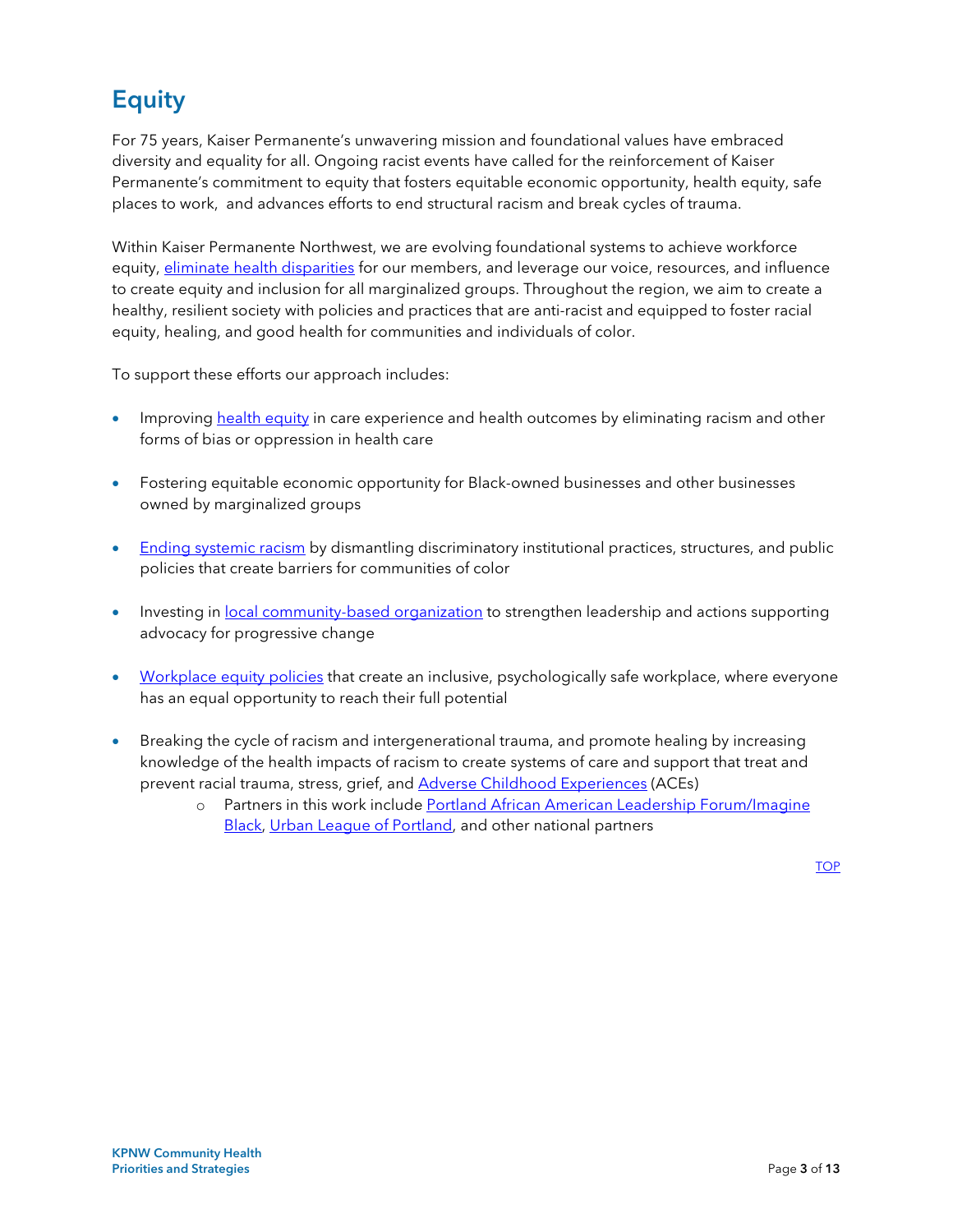# Mental Health and Wellness

 communities through culturally-specific, trauma-sensitive systems of care and prevention efforts; Kaiser Permanente Northwest recognizes the social and emotional challenges that individuals and communities experience. We are working to improve the mental health, wellness, and resilience of addiction treatment programs; and the integration of physical and mental health care in clinical and community settings.

### Access to mental health and social supports

When we're facing mental health challenges, the availability of high-quality, culturally sensitive support is critical, not only to help us through the immediateness of a crisis we may be facing, but also over the long term.

Kaiser Permanente Northwest is making it easier to access mental health and supportive services by working with community partners to integrate those services into primary care settings in schools and community clinics. We partner with [schools](https://thrivingschools.kaiserpermanente.org/) and clinics to providing training that is trauma-informed – sensitive to ways that trauma over our lifetime can impact our overall health and well-being.

 resources, transportation, and other social needs that support positive mental health and wellness so that individuals and families can get the stability they need to be at their best and thrive. We also recognize that there are many social factors that can impact a person's mental health – from our ability to maintain a job, to finding affordable housing, to putting nutritious food on the table. We work with numerous community-based organizations to access safe, affordable housing, employment

#### Addiction and recovery

Substance abuse from alcohol and drug addiction is a widespread epidemic in our region and requires a coordinated approach to treatment. Kaiser Permanente Northwest is actively working with community partners to advocate for policies that strengthen addiction treatment and support. We participate in several statewide and regional efforts focused on substance abuse and opioid use reduction.

We are helping build capacity and bring resources to peer support organizations such as the Mental [Health and Addiction Association of Oregon](https://www.mhaoforegon.org/) to help patients struggling with mental health and addiction challenges enhance their recovery and long-term mental health.

#### Resilience

 Resilience is the ability to bounce back or recover from trauma and associated mental health Permanente works in [schools a](https://thrivingschools.kaiserpermanente.org/)nd primary care settings to screen for signs of trauma early and provide culturally appropriate interventions that meet people where they are. challenges we experience. We believe that we can foster greater resiliency by addressing mental health issues early and fostering strategies that focus on preventing crisis in the first place. Kaiser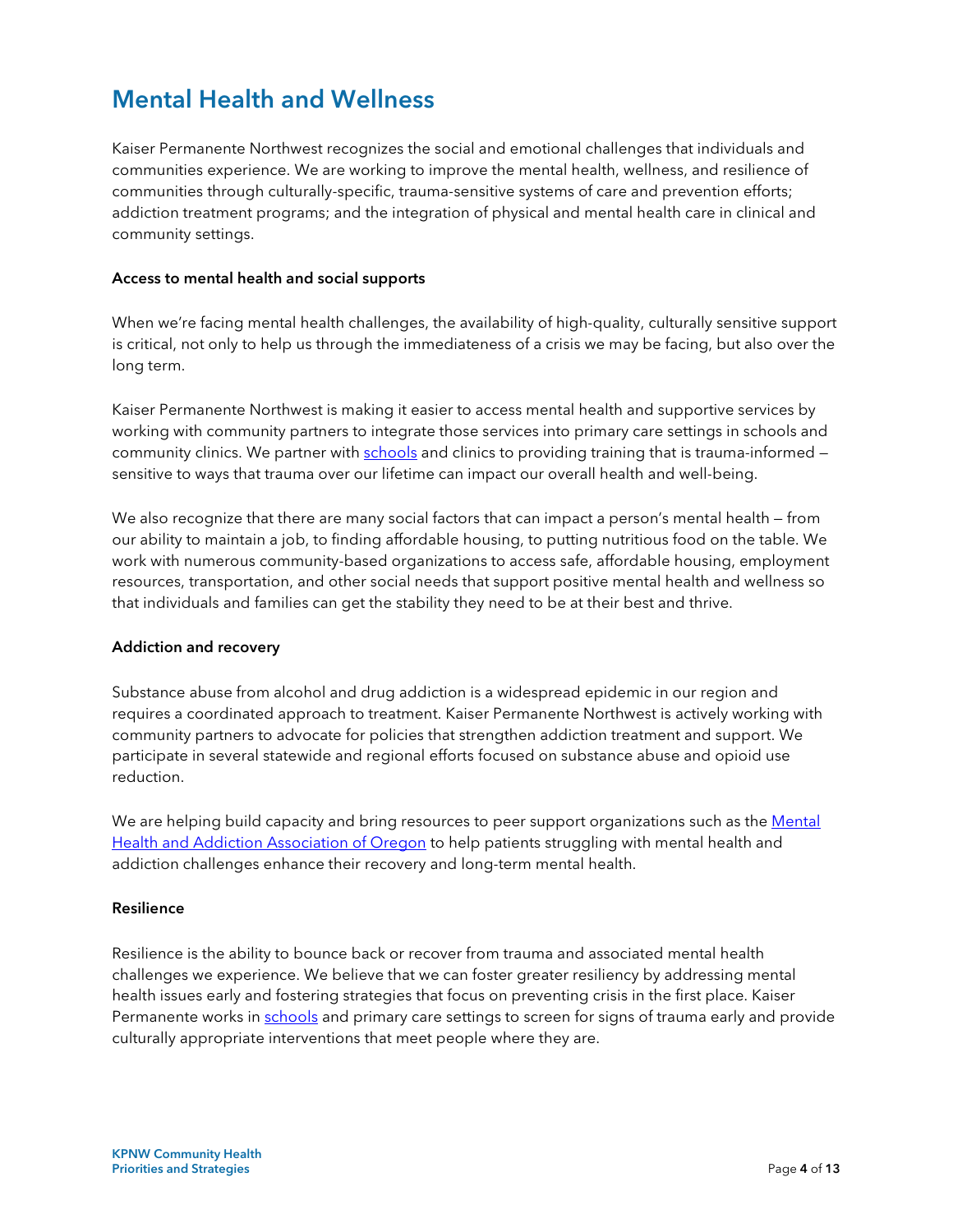### **Disparities**

 competency committee on mental health to ensure we provide support to people in a way that As with any form of care, we respond better when we are cared for in our own language and cultural context of understanding. That's why Kaiser Permanente believes in building a diverse, skilled mental [health workforce t](https://www.kaiserpermanentejobs.org/mentalhealthcareers)hat can provide support to diverse communities. We regularly convene a cultural recognizes their unique life experiences and needs.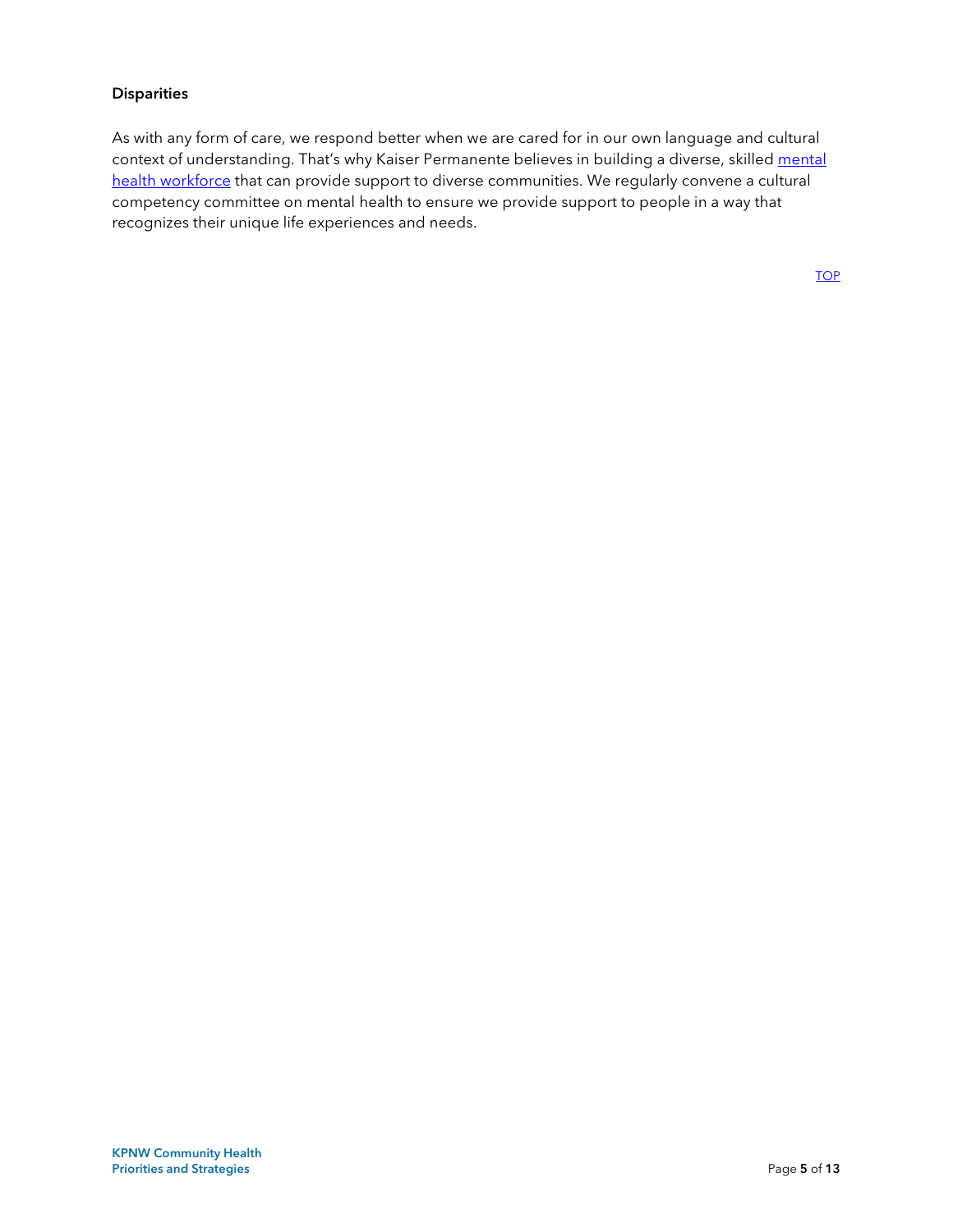# <span id="page-5-0"></span>Pandemic Response

The COVID-19 pandemic profoundly altered how we live, learn, work, travel, and play. It also magnified the significant health, economic, and social disparities in the U.S.

Kaiser Permanente is on the frontlines of the pandemic response to protect the health and safety of our employees, members, and communities. We quickly pivoted our operations and how we provide care to help stem the spread of COVID-19, bolster public health infrastructure, and support an effective, equitable pandemic response in partnership with other health systems, [Oregon Health](https://govstatus.egov.com/OR-OHA-COVID-19)  [Authority,](https://govstatus.egov.com/OR-OHA-COVID-19) and community-based organizations.

Or response includes, but is not limited to:

- Awarding \$700,000 in [grants to seven to community-based organizations f](https://about.kaiserpermanente.org/community-health/news/northwest-grants-support-homeless-services-during-covid-19)rom Eugene, OR to Longview, WA to support homeless services with COVID-19 prevention and response
- Launching COVID-19 [studies](https://research.kpchr.org/News/CHR-Stories/CHR-Rapidly-Launches-COVID-19-Studies) at the Kaiser Permanente Northwest Center for Health Research as well as participating in vaccine clinical trials
- Contributing \$1 million to the [National Health Care for the Homeless Council](https://about.kaiserpermanente.org/community-health/news/supporting-covid-19-response-for-u-s-homeless-population) to support community-based organizations helping address the critical threat COVID-19 poses to the homeless, and elevate the ability to care for the most underserved populations; Central City [Concern](https://www.centralcityconcern.org/) in Portland was a recipient of this support
- Contributing \$1 million to the <u>Center for Disease Control</u> to support leading public health capacity to respond to the pandemic organizations across the country to help strengthen public health infrastructure and increase
- Partnering with other health systems and community-based organizations to address the social health of individuals and families

 In addition, we delivered meals to COVID-19 patients being discharged from the hospital, offered homelessness to shelter-in-place, and are now serving as stewards of the <u>vaccine</u> in order to household prevention kits to keep members safe while quarantining at home, supported the implementation of contract tracing efforts, provided motel vouchers for those experiencing administer vaccinations to every person in our region – both our members and non-members.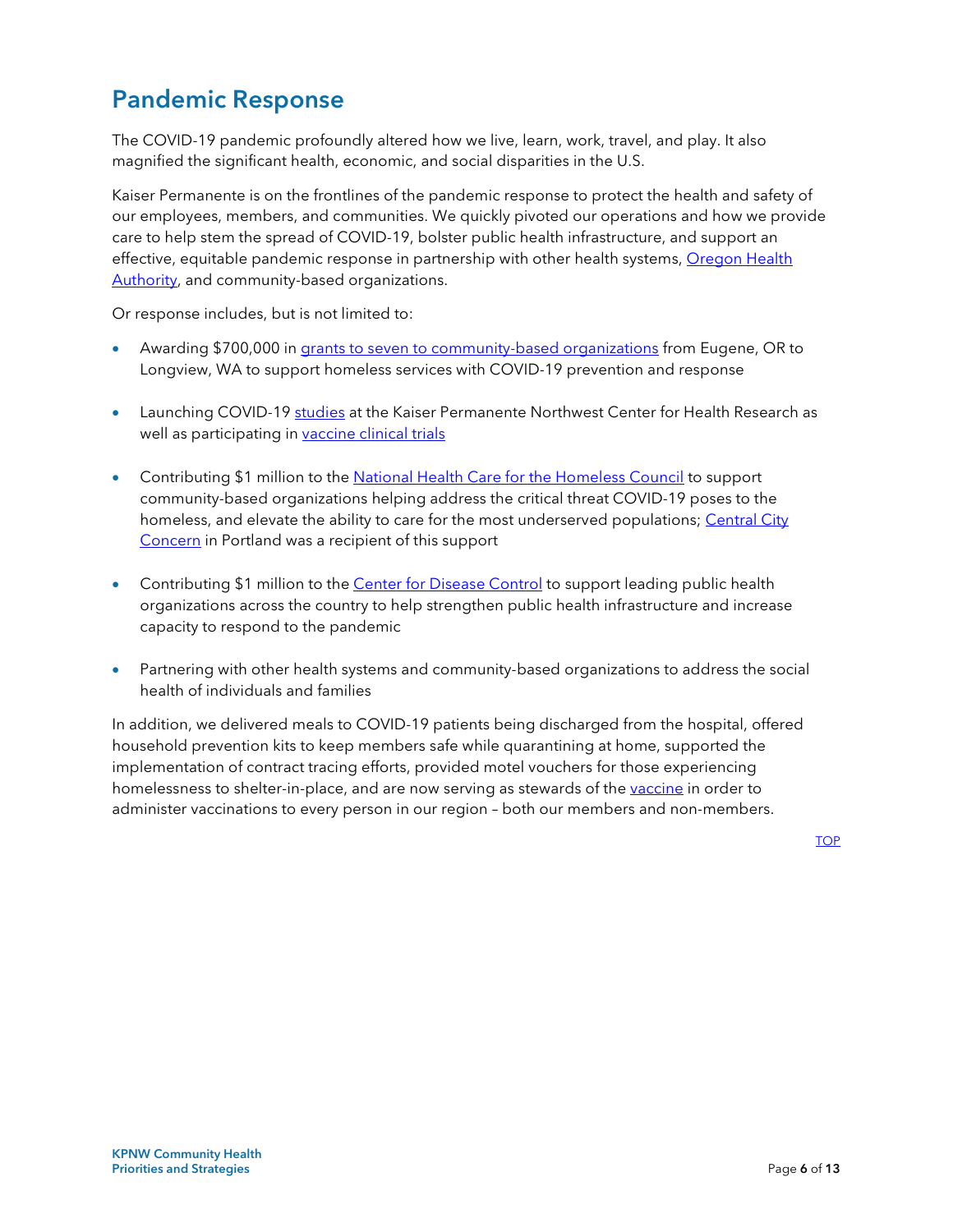# <span id="page-6-0"></span>Safety Net Partnerships

 Access to health care is essential for maintaining good health. Kaiser Permanente is committed to building partnership with community organizations that play a critical role in delivering health care for the uninsured and underserved, often referred to as the health care "safety net." Safety net partnerships are essential to increasing access to care for all.

 face barriers in accessing quality health care and also enables us to develop shared strategies that Partnering with safety net providers strengthens our collective work to improve care for patients who improve patient care. Safety net partnerships are an integrated approach to supporting whole person care that addresses physical, behavioral, and social needs.

Together with community health centers, public health departments, and community-based organizations, we develop innovative ways to engage hard-to-reach populations, provide care to non-English speaking patients, proactively connect patients to social and financial support systems, and identify and foster leaders in health care for ongoing improvement in communities throughout the region.

Safety net partnership areas of focus include:

- Social health
- Specialty care access
- Virtual care

Current initiatives include:

#### Health Systems Access to Care Fund

 Community-supported clinics throughout the region provide vital services by delivering care to members of the local community who, because of a lack of resources, may not otherwise be able to access care. These clinics provide a variety of primary care services, often through physician and nurse volunteers. While each clinic is unique, they all have one thing in common — they exist because of the support they get from the local community.

We partner with community clinics to increase their capacity to serve more people and strengthen their sustainability so that they can continue their work for the long term. This includes developing innovative ways to improve data collection, increase financial sustainability, and provide more culturally responsive care.

 Kaiser Permanente Northwest is proud to partner with Providence Health & Services, Legacy Health, and PeaceHealth on the [Health Systems Access to Care Fund.](https://oregoncf.org/grants-and-scholarships/grants/health-systems-access-to-care-fund/) Collectively these four health systems fund community supported clinics and provide technical assistance to clinics in our shared service areas. The Health Systems Access to Care Fund is located at Oregon Community Foundation.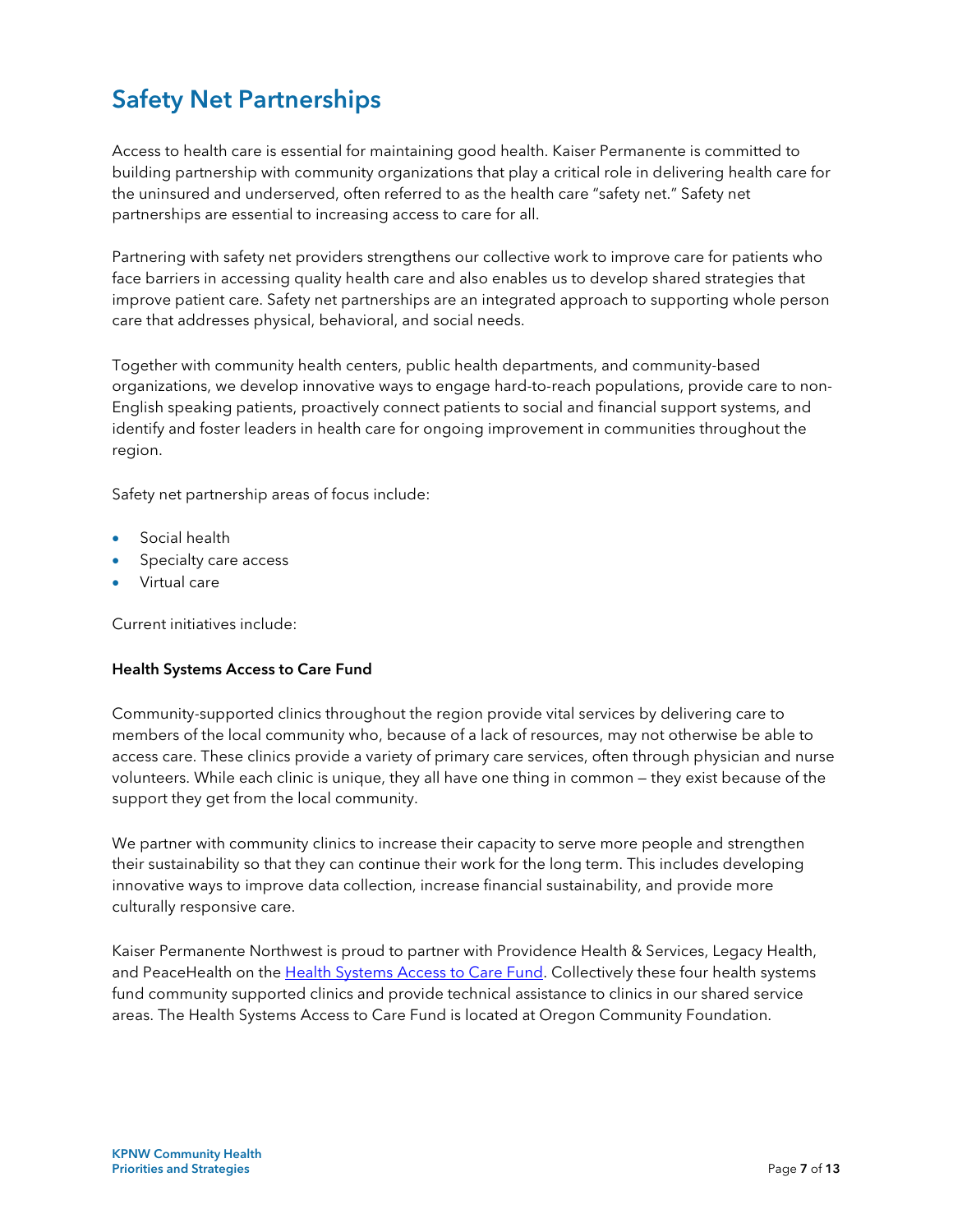### Virtual Care Innovation Network

 COVID-19 dramatically accelerated the adoption and use of virtual care by health care organizations participants to learn from peers and experts, test new approaches, accelerate the work they have already started, and further the development of virtual care as an essential component of care delivery. across the country. This transformational shift included adopting new technologies, overhauled workflows, staff training, and other advancements. In order to sustain and expand upon this work, Kaiser Permanente partnered with Center for Care Innovations to launch the [Virtual Care Innovation](https://www.careinnovations.org/programs/virtual-care-innovation-network/)  [Network,](https://www.careinnovations.org/programs/virtual-care-innovation-network/) which aims to bring together safety net organizations in all Kaiser Permanente regions to redesign care so that virtual care models continue beyond the pandemic. The network will enable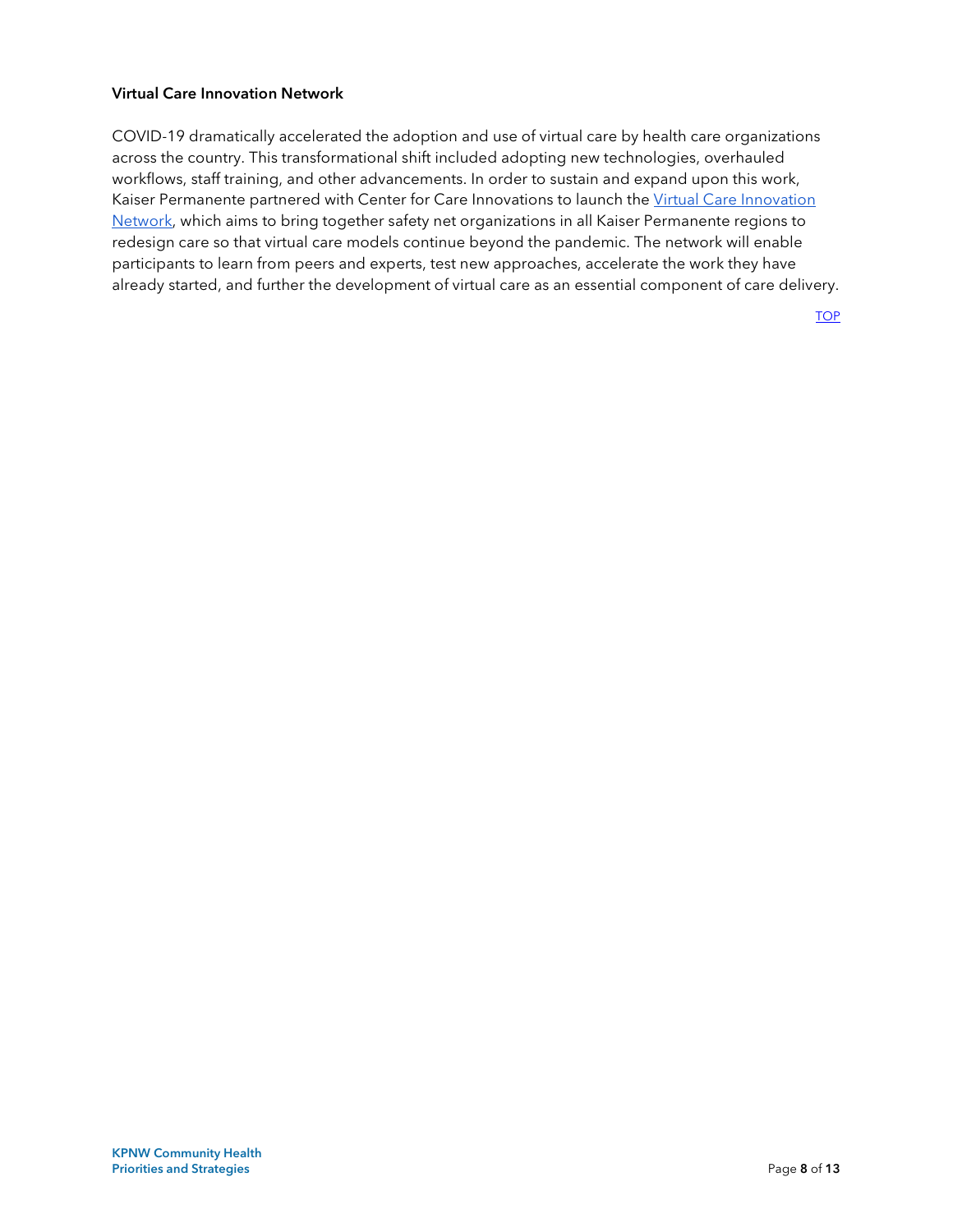# <span id="page-8-0"></span>Social Health

physical health of the body, mental health of the mind, *and* social health of having your basic needs met such as nutritious food, safe housing, employment, transportation, positive relationships, and level as physical and mental health in order to serve as a model for a national approach to wholehealth is more important than ever. Kaiser Permanente believes that total health is more than what happens in the doctor's office — it's more. We are committed to elevating the social health of our members and communities to the same person care. And with the toll that the pandemic is taking on everyone, our work to address social

Addressing people's social health will elevate the quality of care people receive, improve the health of our members and communities, reduce the total cost of health care, and can help inform advocacy for policy solutions to improve health equity over time.

### Connect Oregon

Kaiser Permanente Northwest is addressing social health by leveraging the collective power of community-based organizations, public agencies, and other health systems through [Connect Oregon](https://oregon.uniteus.com/)   $+$  [SW WA,](https://oregon.uniteus.com/) an online network that enables health care and social service providers to coordinate with each other to better serve communities in Oregon and Southwest Washington. Our vision is a [community information exchange](https://about.kaiserpermanente.org/community-health/news/kaiser-permanente-northwest-launches-thrive-local-social-health-) that connects health care and community organizations to provide support and services to people throughout the Northwest.

Watch: What is Connect Oregon?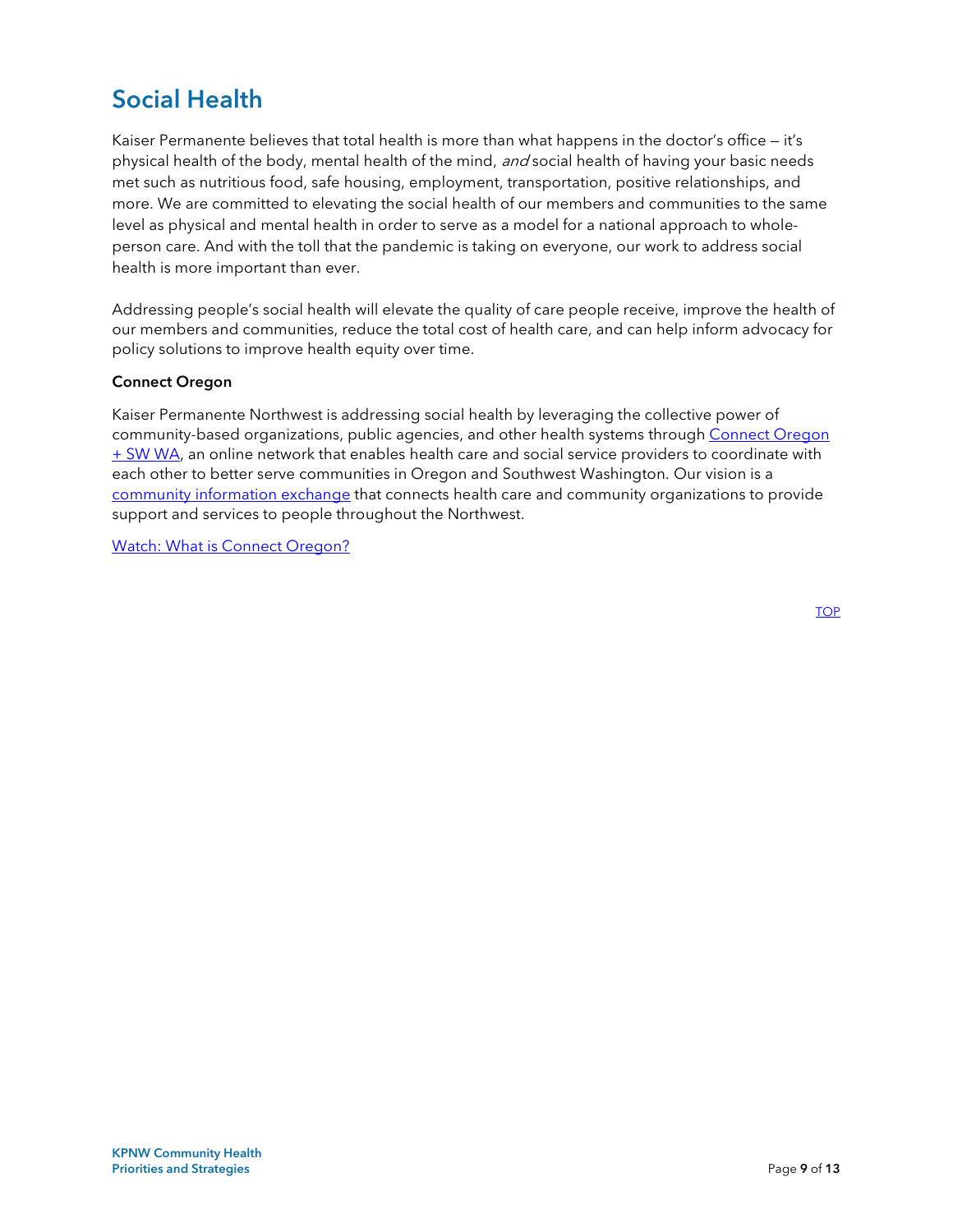### **Housing**

<span id="page-9-0"></span> homelessness, they are put under mental and physical stress as they are forced to make hard choices experiencing homelessness at even greater risk. Housing and health are inextricably connected. Without a safe place to live, it's nearly impossible to focus on health and health care needs. When individuals and families experience housing instability or to survive and obtain basic life necessities. And the pandemic has put the health of people

With an emphasis on decreasing disparities and increasing equity, Kaiser Permanente Northwest is leading the way through regional investments and supporting innovations that seek to prevent homelessness and address the affordable housing crisis in the region so that all people can have access to a safe and stable home. Our approach includes efforts to:

- • Prevent and end chronic homelessness through evidence-based diversion and housing as capacity building for community-based organizations, legal aid, and wrap-around mental and stabilization strategies to keep people in their homes, or quickly rebound from homelessness, such physical health and tenant supportive services
	- o Kaiser Permanente's \$5.1 million investment in <u>Metro 300</u> is an initiative that is housing 300 homeless, medically vulnerable seniors.
- Increase and enhance affordable, long-term housing to reach population level goals
	- o Kaiser Permanente Northwest invested millions of dollars to help create hundreds of units of affordable housing a[t Redwood Crossings](https://www.statesmanjournal.com/story/news/2020/08/10/salem-housing-authority-project-housing-homeless-oregon/3322702001/) in Salem, [The Commons on MLK](https://homesforgood.org/about/real-estate-development/projects/housing-first-on-mlk) in Eugene, Central City Concern's [Blackburn Center](https://www.centralcityconcern.org/housingishealth/blackburn) in East Portland, among others.
- Shape local and federal policy by collaborating with city, state, and national leaders
	- o Recently passed Metro [Supportive Housing Services ballot measure 26-210 w](https://www.oregonmetro.gov/public-projects/supportive-housing-services)as [endorsed](https://heretogetheroregon.org/our-partners/)  [by Kaiser Permanent Northwest](https://heretogetheroregon.org/our-partners/) and will raise up to \$2.5 billion over ten years to support people experiencing, or at risk of, homelessness in Multnomah, Washington, and Clackamas Counties. The measure prioritizes racial equity and will fund rent assistance, behavioral health services, job training, and other initiatives.
- <span id="page-9-1"></span> • Transform health care and housing through a whole person approach with strategies that competent virtual models of care strengthen the connection to health care, social services, and safety net providers for people experiencing homelessness or formerly homeless, accelerating innovative and culturally
	- o To support homeless services with [COVID-19 prevention and response,](https://about.kaiserpermanente.org/community-health/news/northwest-grants-support-homeless-services-during-covid-19) Kaiser Permanente Northwest recently awarded \$700,000 in grant funding to seven community-based organizations across our region.
	- deploy Traditional Health Workers (THW) who supported people with mental health and o Our [Housing for Health](https://youtu.be/Vhyv9ySOzPM) initiative recently concluded a three-and-a-half-year effort that awarded seven community-based organization funding (total investment of \$2.2 million) to addiction challenges, a population for whom securing and maintain safe, stable housing can be an even greater challenge.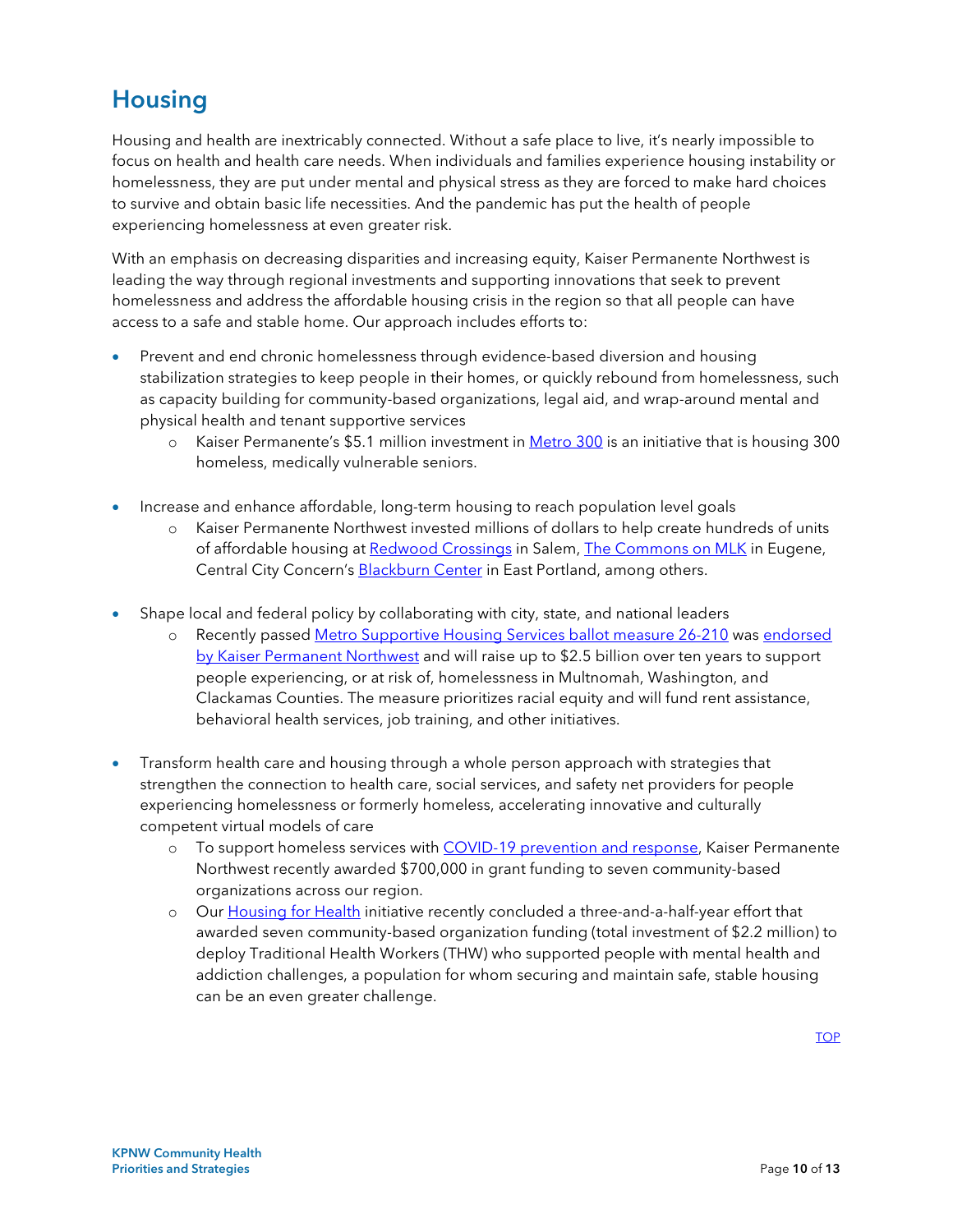### **Nutrition**

 Proper nutrition has always been an essential component of good health but, prior to the pandemic, one in nine U.S. households were facing hunger. During the pandemic, it is now estimated that one in affects underserved populations and is also linked to a variety of adverse health conditions including six households lack consistent access to adequate, nutritious food. And hunger disproportionally poor chronic disease management, developmental and mental health issues, increased hospitalizations, and higher costs of care. Proper nutrition can improve recovery time, reduce the number of re-hospitalizations, and decrease the number of co-morbid health complications.

Kaiser Permanente is working to ensure everyone has access to nutritious food through our <u>Food for</u> [Life i](https://about.kaiserpermanente.org/community-health/news/food-assistance-outreach-to-ease-covid-19-financial-strain)nitiatives, which support organizations that distribute food to those in need; increase purchasing power of food through enrollment in SNAP, WIC, and coupon programs; and research, policy and advocacy efforts for regulations that support SNAP and WIC, nutrition, access to affordable food for underserved populations, as well as implementing and expanding school nutrition policies. This comprehensive approach aims to transform the economic, social, and policy environments connected to food so that people across the nation have access to, and can afford, healthy food.

### Meal distribution

Launched in 2020, Kaiser Permanente Northwest's Medically Tailored Meals program is a partnership with [Meals On Wheels People](https://www.mowp.org/) that delivers healthy meals to patients' homes who are chronically ill and discharged from the hospital; each meal nutritionally tailored by a dietitian to fit patient recovery needs. Studies show that people who receive medically tailored meals are 23% more likely to be discharged to their homes rather than another facility, and are 50% less likely to be readmitted to the hospital for recurrence or additional complications.

#### Increasing purchasing power

 grocery budget, feel better, save money, and increase access to more healthy options. Programs that increase purchasing power of nutritious food help individuals and families stretch their

- • Kaiser Permanente is helping to increase enrollment in Supplemental Nutrition Assistance Program (SNAP), the government-sponsored program – available at no cost to participants – that can help individuals and families purchase food. Improving SNAP enrollment improves health outcomes, decreases the cost of care, and drives systems-level impact for our members and the communities we serve. SNAP also boosts economic well-being for participants by providing dollars to spend on food, as well as making a positive economic impact on the local and national economy as SNAP benefits are spent in local grocery stores and markets.
	- o Learn more about SNAP in [Oregon.](https://www.oregon.gov/dhs/ASSISTANCE/FOOD-BENEFITS/Pages/About-SNAP.aspx)
	- o For more information about SNAP in [Washington.](https://www.dshs.wa.gov/esa/community-services-offices/basic-food)
- offer discounts on a range of healthy foods including whole grain bread, cereal, eggs, lean meat, • Manufacturer coupons can also help stretch grocery budgets and increase purchasing power. To that end, Kaiser Permanente launched the Healthy Savings® coupons program distributed to those with an annual household income below 400% of the **Federal Poverty Guidelines**. The coupons and produce, and are redeemable at more than 30,000 retail locations including Walmart, Kroger, Safeway, Vons, and others. The program is available at no cost to Kaiser Permanente members through February 28, 2022, regardless of insurance status.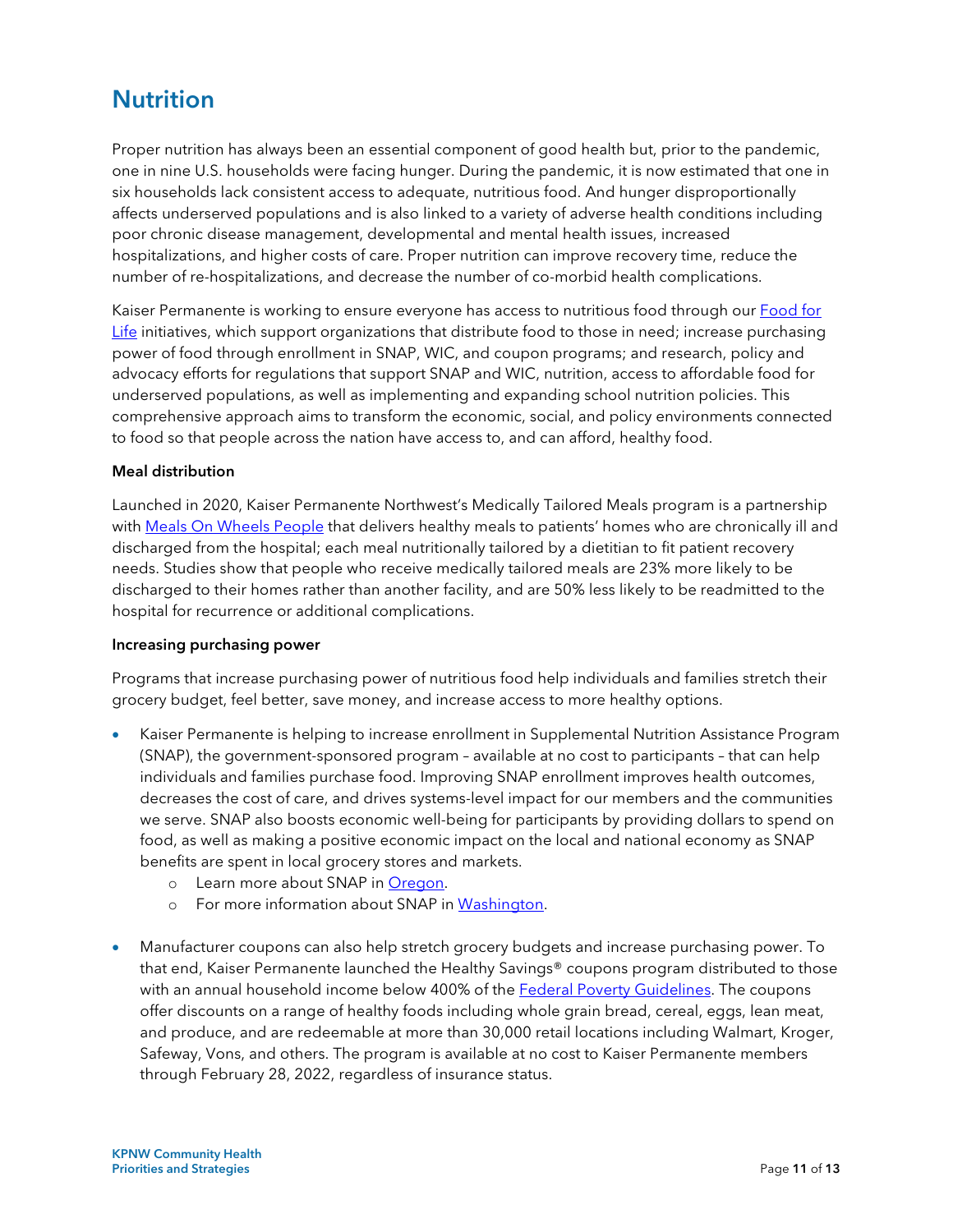### Research, policy, advocacy

 initiatives. Our findings build the evidence of what works and in what conditions, tests implementations that deliver healthy affordable food, and documents the effects of nutritional food in Each of the initiatives above has a research or evaluation component included to capture the successes and challenges of each program, and to inform the design of future programs and medicine. Research can also inform policy and advocacy for regulations that support SNAP, nutrition, and healthy, affordable food for people who are ill and underserved populations, as well as implementing and expanding school nutrition policies.